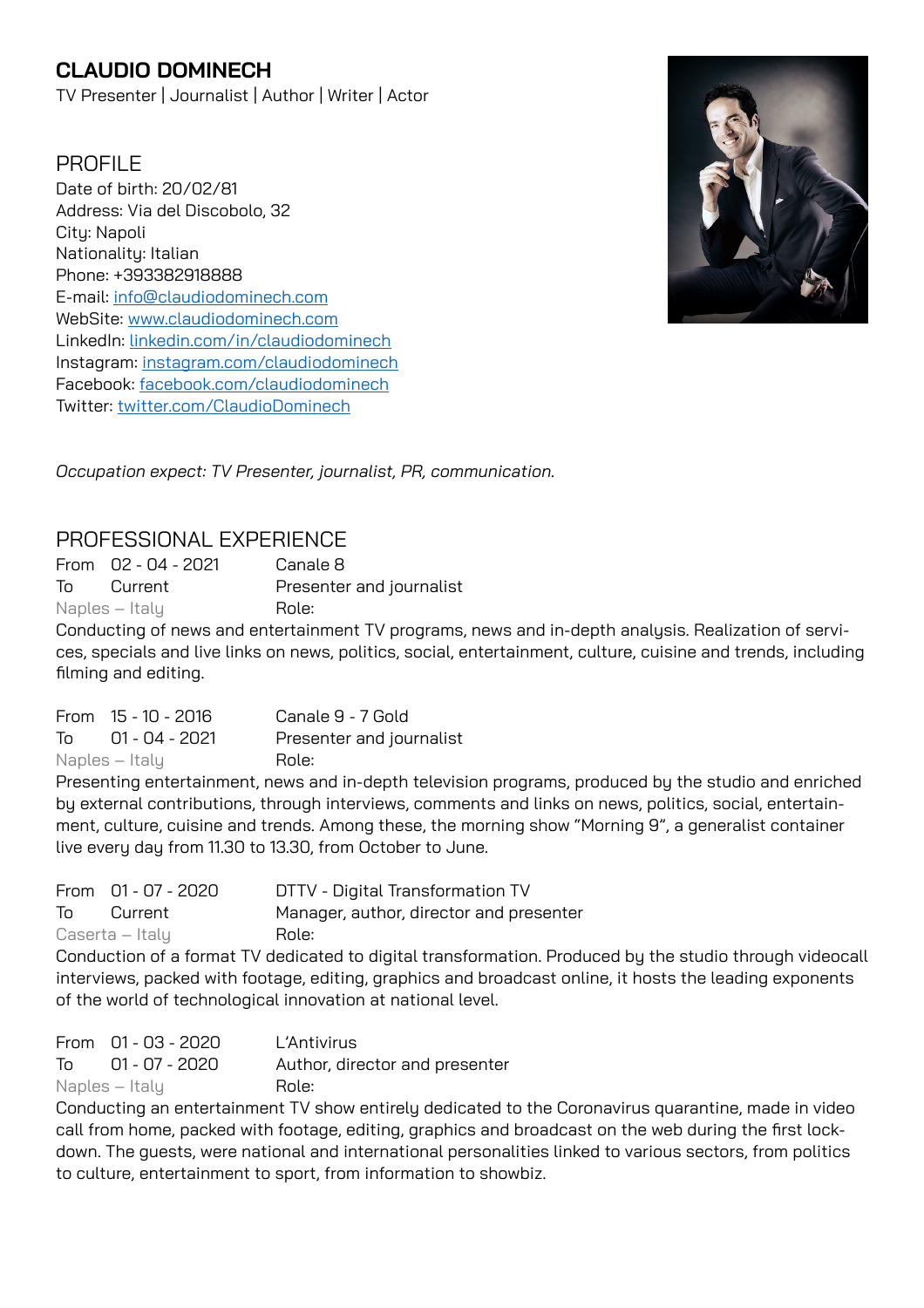|       | From 05 - 05 - 2018 | TripExperience                 |
|-------|---------------------|--------------------------------|
| To    | Current             | Author, director and presenter |
| World |                     | Role:                          |

Conducting of a television travel show dedicated to trip and the experiences about it. Made with the exclusive support of the smartphone, packed with footage, editing, graphics and broadcast on the web, the TV program tells about some of the most exotic and seductive destinations on the planet, from Australia to Europe, passing through Southeast Asia, from an emotional and unprecedented perspective.

|       | From 01 - 11 - 2011 | "a' Voce d''e Creature" Foundation |
|-------|---------------------|------------------------------------|
| To    | 31 - 12 - 2015      | Spokesman and Press officer        |
| Italy |                     | Role:                              |
|       |                     |                                    |

Communications officer of the founding leader don Luigi Merola, vatican priest, the world of business and civil society. Task performed through press releases, meetings throughout the country and public conferences.

At the same time, he was sent from Naples for "Libero-News.it" (web TV of the "Libero" newspaper).

| From 01 - 07 - 2013 | TV2000        |
|---------------------|---------------|
| To 30 - 09 - 2013   | TV journalist |
| Rome – Italy        | Role:         |

Reporter from St. Peter's Square for the live connection on the pope day. Production of news reports for TG2000.

| From 01 - 07 - 2010 |  | Sky TG24      |  |
|---------------------|--|---------------|--|
| To 30 - 09 - 2010   |  | TV Journalist |  |
| Rome – Italy        |  | Role:         |  |
|                     |  |               |  |

Journalist for the realization of TG services and the collaboration with the pod.

|    | From 30 - 06 - 2010 | Napoli Tivù              |
|----|---------------------|--------------------------|
| To | 05 - 01 - 2008      | Journalist and presenter |
|    | Naples – Italy      | Role:                    |

TG broadcast live every day from Monday to Friday, in three daily editions. Conducting in-depth broadcasts and realization of services and journalistic specials packed with filming and editing. In the same period, reporter from Naples for the "IoReporter" column of Sky TG24.

|              | From 15 - 01 - 2007  | "Grande Fratello" |
|--------------|----------------------|-------------------|
|              | $T_0$ 15 - 04 - 2007 | Reporter          |
| Rome – Italy |                      | Role:             |

Creation of detailed reports on the day of the tenants of the house available to tenants and authors, for the production of Mediaset.

|       | From 01 - 02 - 2006 | Italiani nel Mondo Channel |
|-------|---------------------|----------------------------|
| T∩    | 09 - 07 - 2008      | Journalist                 |
| Italy |                     | Role:                      |

Italian reporter for productions of news and political in-depth reports.

Starting from the previous year, press and communication officer for various candidates for the political and regional elections that followed one another in this period.

| From 01 - 01 - 2004  | Telecapri Sport |
|----------------------|-----------------|
| $T_0$ 31 - 12 - 2005 | Journalist      |
| Naples – Italy       | Role:           |

Presenter of the TV show "Caserta Sport", a container of all sports (football, tennis, water polo, skiing, cycling, boxing) made outdoors. Realization of sports services for the TG, packaged shooting and editing. From 2000 and during the same period, journalist and correspondent for the newspaper "Roma" in Naples for news, politics and sport; journalist to "Cronache del Mezzogiorno", Salerno edition; press and communications officer to "Harmont and Blaine" brand.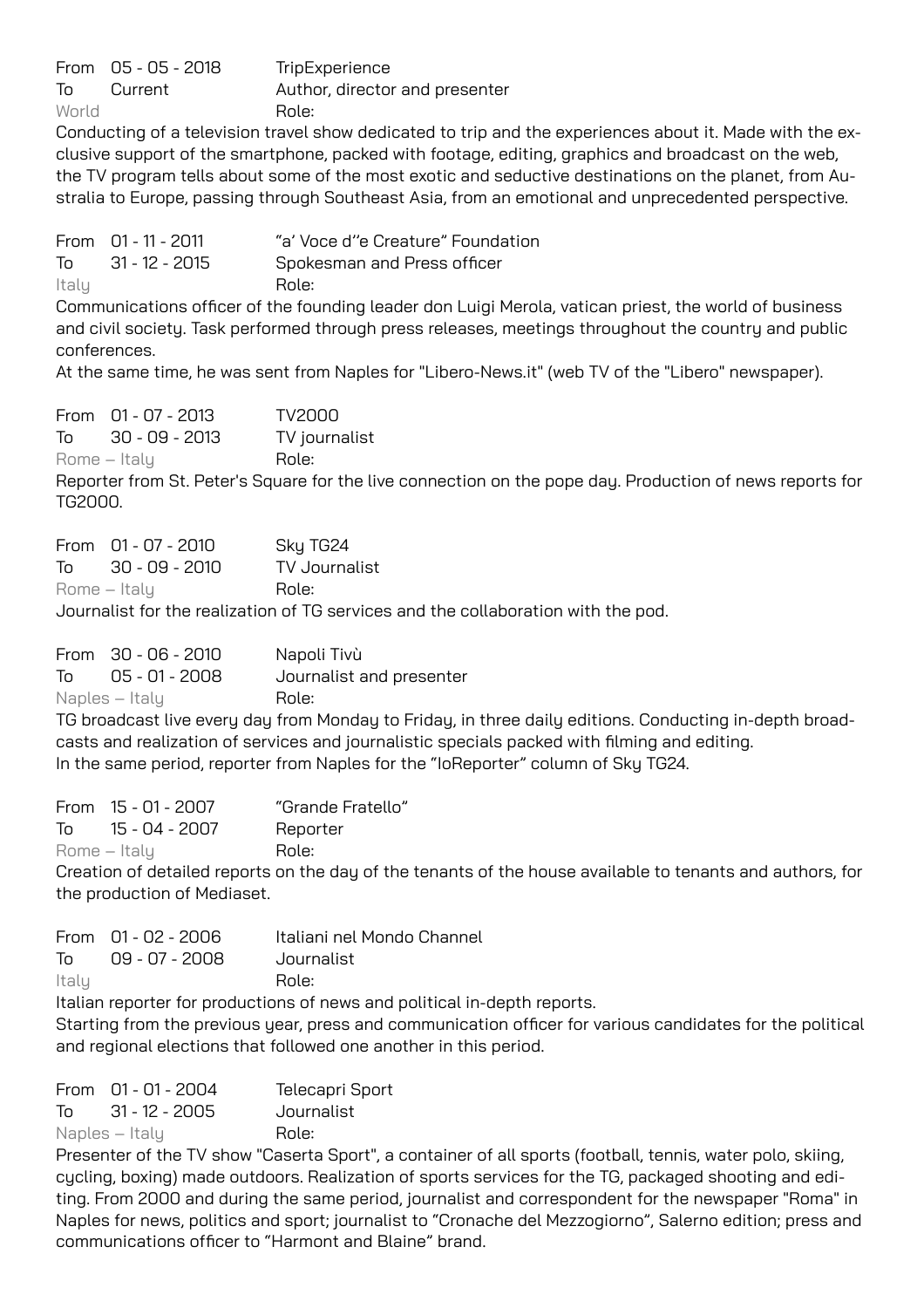## EVENT - EXPERIENCES

- 2022 Author of book "ARIA", self-publishing Amazon KDP.
- 2021 Author of book "ANCHORMAN", self-publishing Amazon KDP. Television Presenting teacher at the Master in Cinema and Television by Suor Orsola Benincasa University.
- 2020 Best TV Presenter Award of Campania and Italy on local broadcasting "Festival della Vita"; Conduction of "Pulcinella Film Festival".
- 2019 Conduction of "Italia a Colori" National Award.
- 2018 Lead actor in "Terrore e miseria del III Reich" by B. Brecht "Napoli Teatro Festival"; Actor in films "Se mi lasci non vale" by Vincenzo Salemme and "La Tenerezza" by Gianni Amelio; Conduction of "Italia a Colori" National Award; PON Teacher to "don Geremia Piscopo" State Institute, about the solar system and 3D.
- 2017 Conduction of "Italia a Colori" National Award.
- 2016 Conduction of "Metropolitan Poetry" literary prize.
- 2014 Author of book "deGenerazione", published by "Guida Editori".
- 2012 Author of blog "Obiettivo Giovani".
- 2011 Director of the newspaper "OutNow la voce delle tue idee"; Award Best Italian news format "Liquid Generation" - Competition "IFTV, Idea Format TV".
- 2004 Waiter and assistant cook in London to "Costa Coffee".
- 2003 Waiter and assistant cook in Barcelona to "Tapa Tapa" and others; Photomodel; PR; Manager at "Dominech Srl", a family-run funeralcare company.
- 2002 Photomodel; PR; Manager at "Dominech Srl", a family-run funeralcare company.
- 2001 Photomodel; PR; Manager at "Dominech Srl", a family-run funeralcare company.
- 2000 Photomodel; PR; Manager at "Dominech Srl", a family-run funeralcare company.
- 1999 Manager at "Dominech Srl", a family-run funeralcare company.

#### **SOFTWARE**

| Office           | Advanced |
|------------------|----------|
| Mac Os X         | Advanced |
| Windows          | Advanced |
| Premiere         | Advanced |
| <b>Final Cut</b> | Advanced |
| iMovie           | Advanced |
| Photoshop        | Advanced |
| Illustrator      | Advanced |
| QuarkXPress      | Advanced |
| Internet         | Advanced |
| Social language  | Advanced |

## LANGUAGES

| Italian | Native language |
|---------|-----------------|
| English | C1              |
| Spanish | C1              |